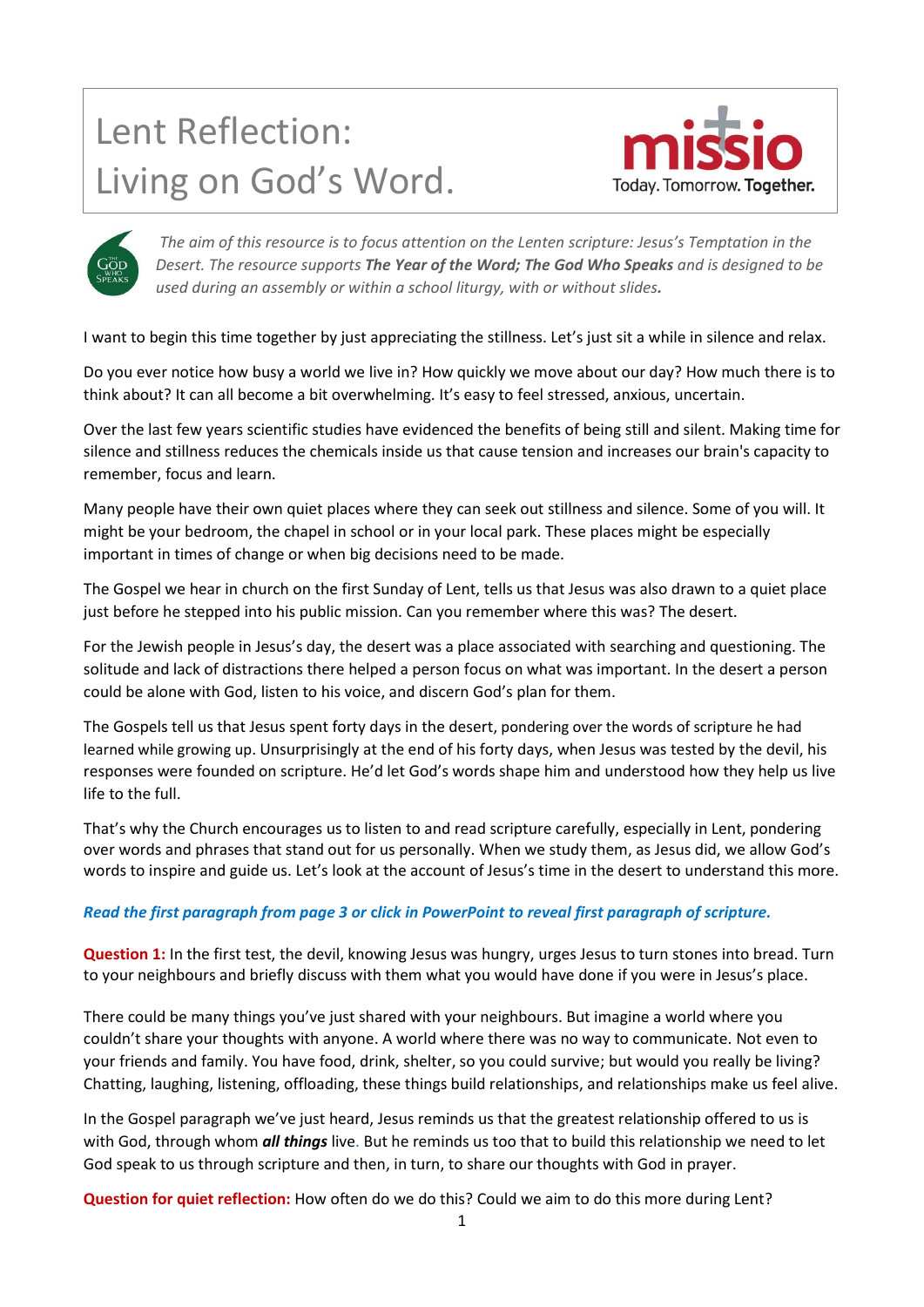In his second test, the devil tries to use scripture to justify his bad intentions.

#### *Read the second paragraph from page 3 or* **c***lick in PowerPoint to reveal second paragraph of scripture.*

**Question 2:** Read over the paragraph and consider what you think is bad about the devil's test.

Because scripture leaves room for interpretation there is seldom one answer. That's why it's a good thing to read scripture together, reflect on what it is saying to you, find out what the Church teaches about the passage, then share perspectives. But one thing the devil's challenge reveals, is how tempting it is to allow other voices to drown out God's word. In the Gospel, the devil hoped his voice would be louder than God's. For us, other voices pose the same risk too.

**Question for quiet reflection:** Are there times when the guidance we get through scripture, like honouring our bodies, gets drowned out by social media or our peers?

Jesus doesn't fall into the devil's trap. He knows to hear God's voice above all else. But in fairness to us, in the desert he's not distracted by phones, shops and reality TV. That's not to say that the world Jesus would return to didn't have distractions. Jesus lived near busy trading ports and in a country ruled by Roman emperors and rich kings. The people in Jesus's day were tempted by status and possessions in the same way we are. The devil knew this and that is why his third test is this.

#### *Read the third paragraph from page 3 or* **c***lick in PowerPoint to reveal third paragraph of scripture.*

**Question:** Read over the paragraph and consider what you think is bad about the Devil's offer. We live in society where wanting more is encouraged, so it can't be that dangerous, can it?

Jesus's response to the devil is clear, we must worship and serve God first. If we lose sight of this, if stuff and status become our priority, then we start to distance ourselves from what is really important.

As the Gospel suggests, we might as well be at the top of a high mountain because being able to *really* connect with others becomes more difficult. Our attention is not solely on people and their value as children of God, but on what they have or don't have, and on what we have and want next. We start to lose the ability to be satisfied and grateful for the gifts God has given us; even the greatest gift – life.

One teenager grateful for this gift is 17-year-old Vincent. Vincent was born with HIV and over the years has watched many friends die because of the virus. But Vincent considers himself blessed, because from birth he's been looked after and loved by three dedicated religious sisters at St John's Care Centre in South Africa. In an interview with Missio, a charity that helps fund St John's, Vincent said; "If I'd not come here my life would have been totally different. Every day I wake up I thank God for my life."

Vincent believes that the encouragement and guidance he gains from scripture inspires him to appreciate the life he has and to use it to help others, whether that's supporting a friend or being on his school council. When asked if Vincent had a message for young people in England and Wales, he said, "I'd like to thank them for all the support they give us through Missio and to encourage them to listen to the Word of God."

Inspired by Vincent and by the lessons Jesus teaches us through his responses to the devil, let's conclude by thinking of what we can do to draw closer to God and listen carefully to his word this Lent.

## **Questions for quiet reflection:** *Click to reveal on PowerPoint. Then click again to reveal closing prayer.*

- At the start of this reflection we heard about the importance of quiet places. If you don't yet have one, find somewhere you can be still and silent. If you do, commit to spending time there this Lent.
- Make an effort to read a few verses of scripture every day/week (the Gospels are a great place to start) and reflect on what God might be saying to you through his words.
- Remember that Lent is also a time of almsgiving. Give in support of Missio and help more young people like Vincent to live life to the full.